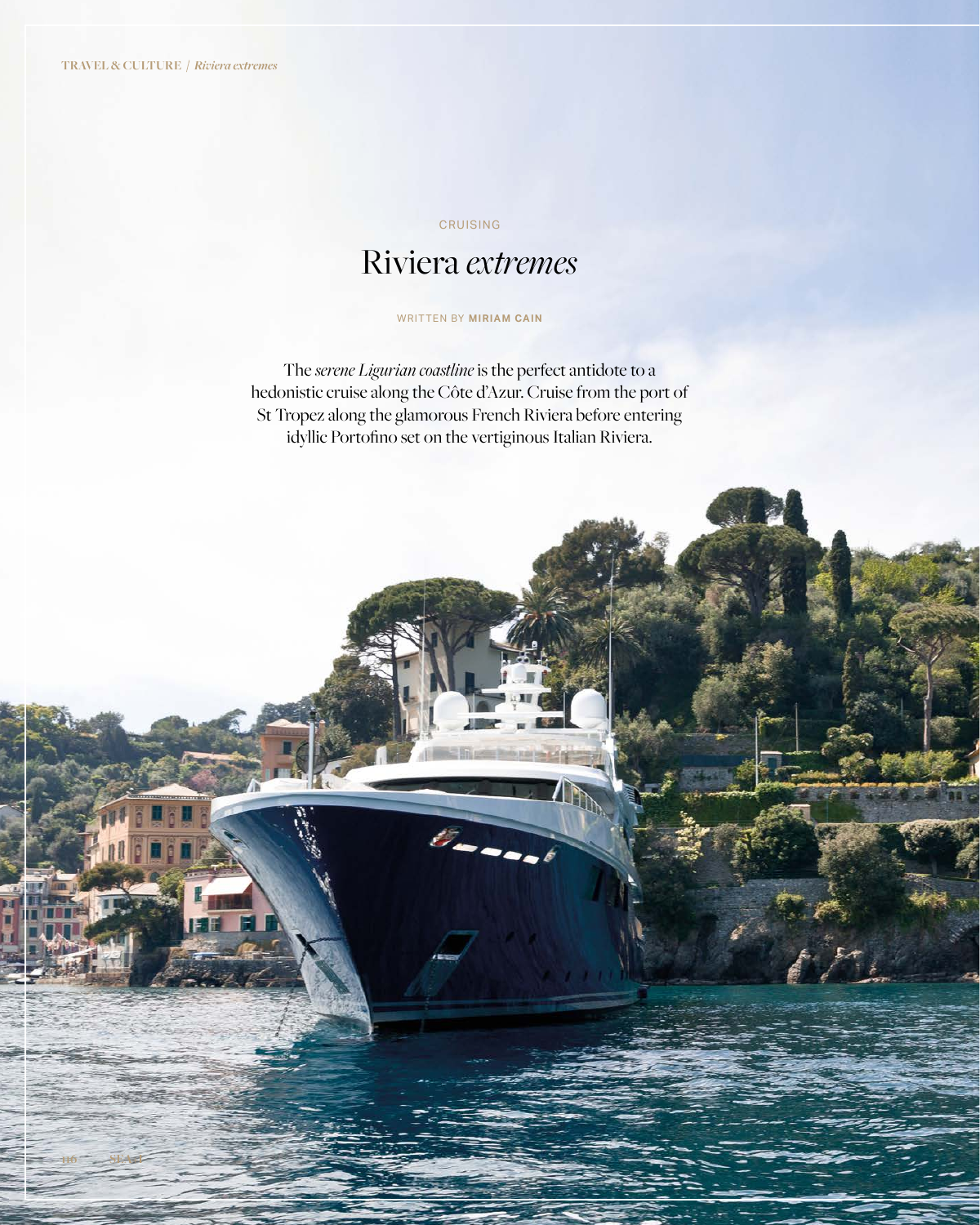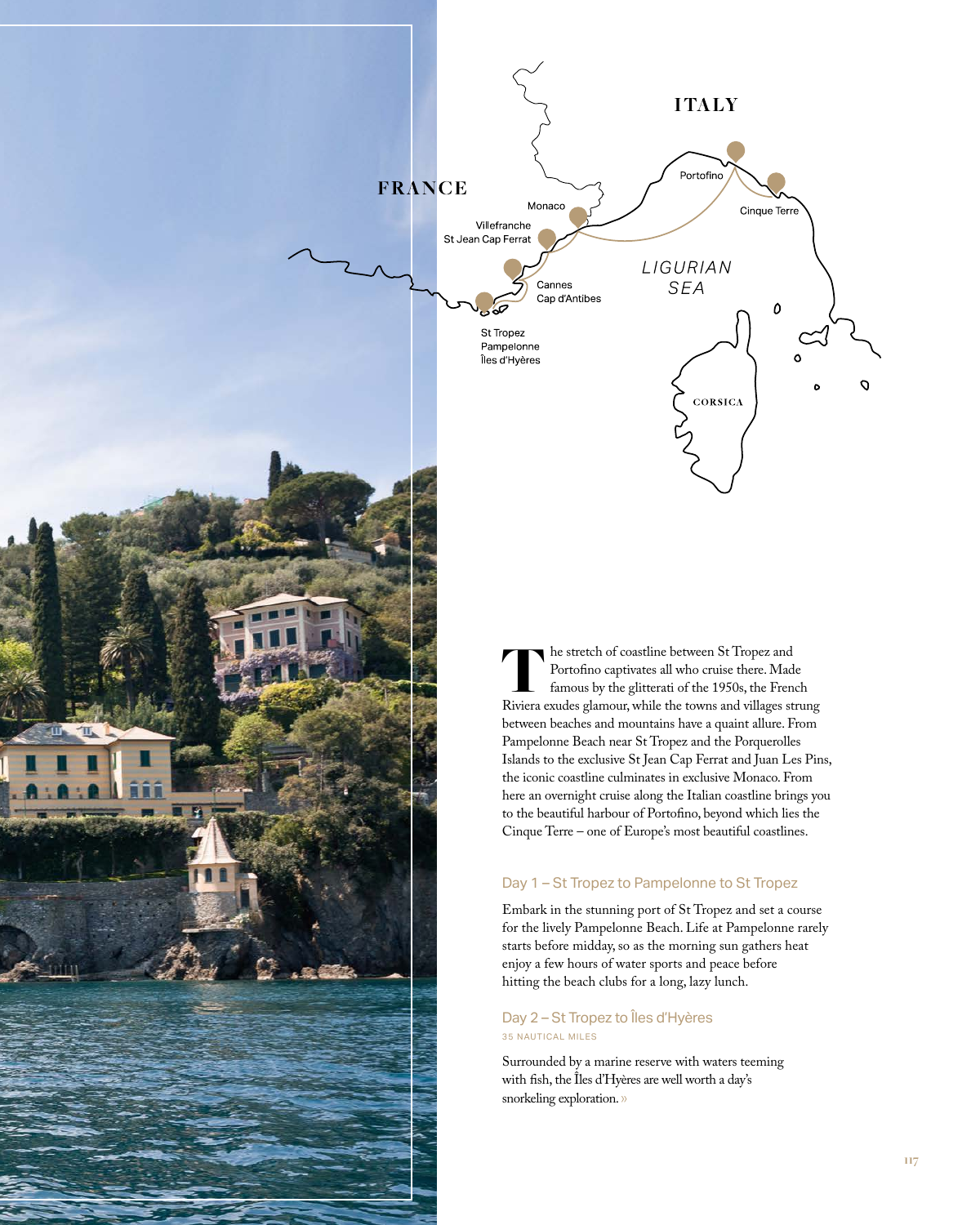#### Day 3 - Îles d'Hyères to Cannes 52 NAUTICAL MILES

Cool sophistication oozes from the ancient towns that line the coast. Designer shops nestle in narrow streets that come alive with the glamorous bars and restaurants that have long defned the area. Stroll around the boutiques of the stylish Croisette in Cannes before dinner at Le Bâoli.

## Day 4 – Cannes to Cap d'Antibes 7 NAUTICAL MILES

The medieval Provençal villages of Eze and Grasse are a must on any cruise, purely for their dramatic locations perched on the hills behind the fashionable seaside resorts. And then there's the cobbled streets of Antibes' old town that house an impressive Picasso collection in the Musée Picasso – the artist is said to have been inspired by the sunlight here.

## Day 5 – Cap d'Antibes to Villefranche to St Jean Cap Ferrat 17 NAUTICAL MILES

Further along the coast, anchor in the spectacular natural harbour of Villefranche-sur-Mer to see the villa Ephrussi de Rothschild.

# Day 6 – St Jean Cap Ferrat to Monaco 28 NAUTICAL MILES

Cruise around a few of the headlands to Monaco, then venture to the Grimaldi royal palace in the old town of Monaco, which enjoys a spectacular vantage point with views over the Principality and beyond.

## Day 7 - Monaco to Portofino 90 NAUTICAL MILES

An overnight cruise along the Italian coastline brings you to Portofno. Follow in the footsteps of the famous celebrities who visited in the 1950s and made the sleepy fshing port into the fashionable seaside port that still attracts the jet set from far and wide.

# Days 8, 9 & 10 – Portofino to Cinque Terre to Portofino

Spend the next few days cruising the Cinque Terre National Park – a UNESCO World Heritage site, the area is named after the fve neighbouring towns of Monterosso al Mare, Vernazza Corniglia, Manarola and Riomaggiore. The cruising area has escaped the hubbub that afflicts so many coastlines thanks to its steep terrain, which limits access for vehicles. Cars are banned from most of the villages, which only adds to their charm.



FOR MORE INFORMATION ON CRUISING IN THE MEDITERRANEAN. CONTACT YOUR NEAREST CAMPER & NICHOLSONS BROKER. **CAMPER ANDNICHOLSONS.COM**